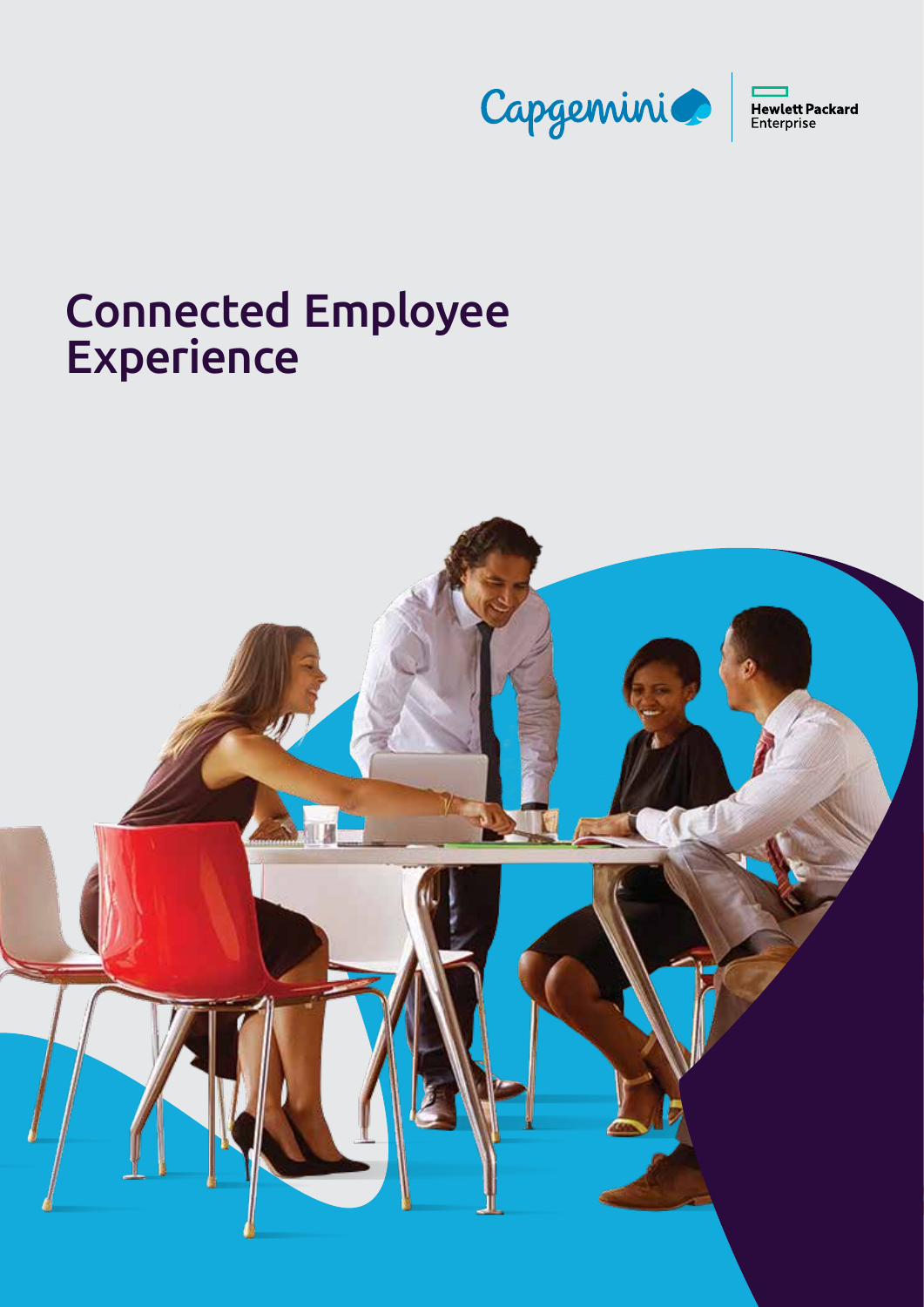Unless you've been incommunicado for the last few years, you've probably noticed the extensive press that digital transformation has recently received. This phenomenon nothing short of a revolution—has moved from the IT departments and into the boardrooms of leaders across industries, sectors, and geographies, and is redefining industries across the world. But often, one critical element is not adequately addressed in digital transformation strategies—the employee.

Nearly 80% of employees bring their personal mobile device to work.

- IT Biz Advisor, December 05, 2016



Today's frenzied pace of IT consumerization has placed unprecedented access, device capabilities, and technology in the hands of knowledge workers. Users no longer differentiate between their home IT and work IT—and expect to use their own devices to access corporate IT services alongside their own personal data and public apps. Nearly 80% of employees bring their personal mobile device to work.<sup>1</sup> In addition, employees are scattering to the four winds and working at home, customer locations, hotel rooms, and in coffee shops. About 89% employees prefer to choose when and where to work,2and 77% employees believe that a flexible schedule can increase their productivity.3

As these change drivers take hold, employees are becoming empowered and asserting more control. They constantly demand fast and easy access to business and personal data, from any device at any location, 24x7, and the freedom to use any device to download any app or visit any website without tedious security restrictions. Additionally, access to flexible, intelligent office space is top of mind.

Therefore, only an integrated digital strategy that focuses on talent identification, recruitment, and retention, as well as employee engagement, can provide the right foundation for your transformation. Sample this: organizations that have embraced the Connected Workplace have witnessed a steady increase in their profitability and increased employee retention by up to 87% with Connected Employee engagement practices.4 The new and innovative ideas that digital transformation makes possible can help your organization win the loyalty and dedication of your employees, creating a culture of continuous innovation that others will find difficult to match.

This is why Capgemini has partnered with HP Enterprise to bring new capabilities into workplace mobility and mobile workspaces.

- 1 Nearly 80 Percent of Employees Bring Their Personal Mobile Device to Work, IT Biz Advisor, December 5, 2016
- 2 Comprendre la génération Y et gagner avec elle (study only available in French), La Mobilière, June 2016
- 3 Millennials at work, Bentley University, November 2014
- 4 The Connected Workplace: Think, share, do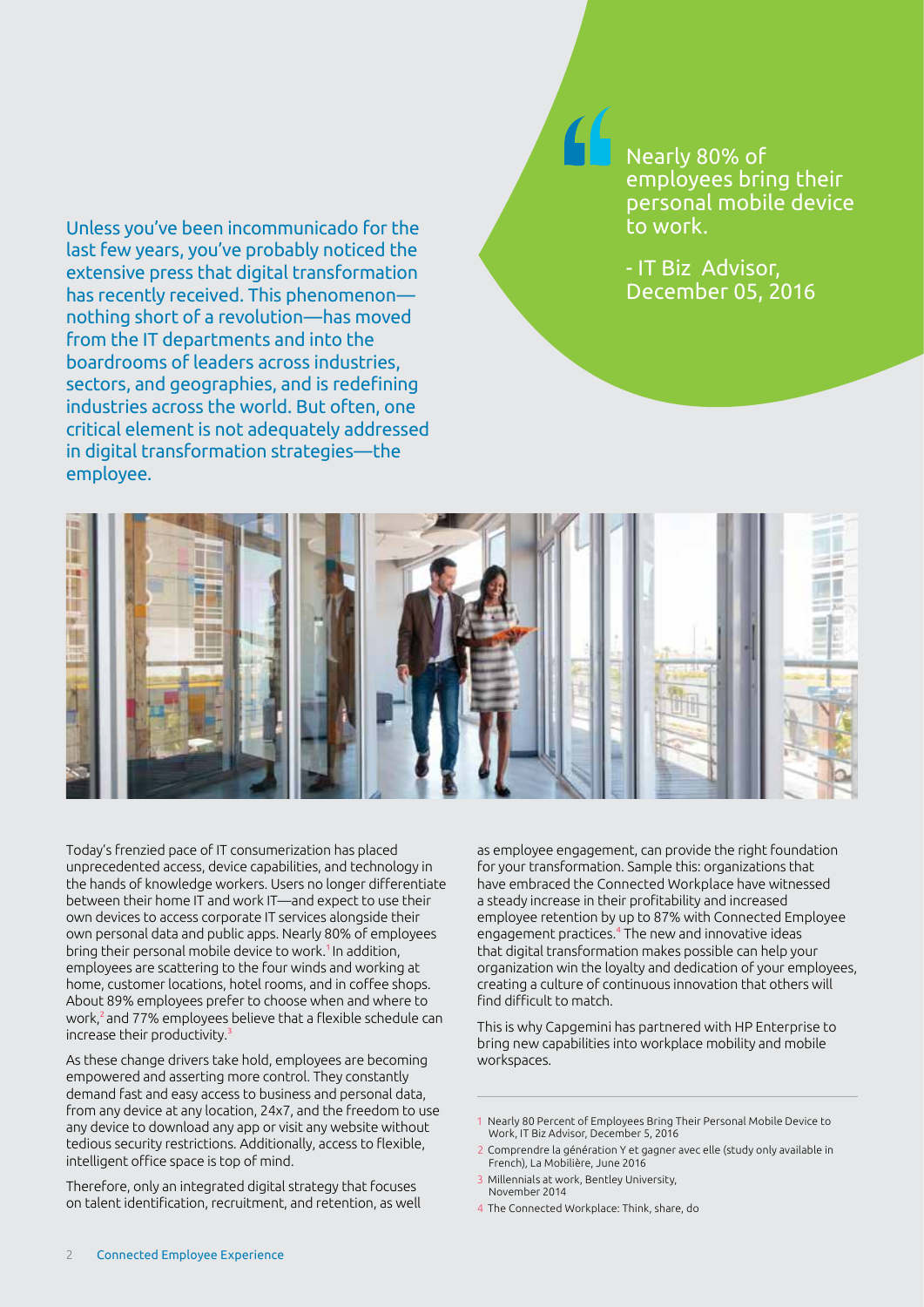#### **Enable seamless interactions with IT, people, and physical spaces with HPE and Capgemini**

- Capgemini Connected Employee Experience, powered by Hewlett Packard Enterprise, can help you envision how your employees need to work today to drive engagement, productivity, and business value. This offering helps you create the right digital adoption strategy, deploy personalized productivity and communication tools, and configure these tools to support the daily work of your employees.
- Capgemini Connected Employee Experience includes Connected Workspace and Connected Office solutions. **Connected Workspace** provides a single portal through which your employees can access all their applications and data, using virtually any device, at any time, and from anywhere. **Connected Office** enables your employees to interact seamlessly with their physical surroundings within the workplace through the integration and automation of common repeatable workflows.
- These two solutions are ably supported by proven HPE technology—with industry-leading servers, storage, and network for VDI and SBC as well as the Aruba portfolio for beacons, tags, and the Aruba ClearPass security solution; and the Meridian platform for the Connected Office solution.

#### **Connected Workspace: Allow access to apps and data wherever you are**

Connected Workspace combines integrated, end-to-end solutions that address every aspect of the user experience from the accessibility of apps and services on devices to the responsiveness of the agents manning the service desk. This personalized, user-centric solution integrates with your foundational technologies—lowering the TCO of your existing infrastructure—and supports, complements, and adds value to your existing IT transformation strategies.

Connected Workspace makes it easier and more convenient for your employees to work the way they want, but within the framework of corporate policies and compliance requirements.

Security is a key aspect of this offering — the entire environment is containerized and therefore, insulated and protected in a way that does not inconvenience your employees.

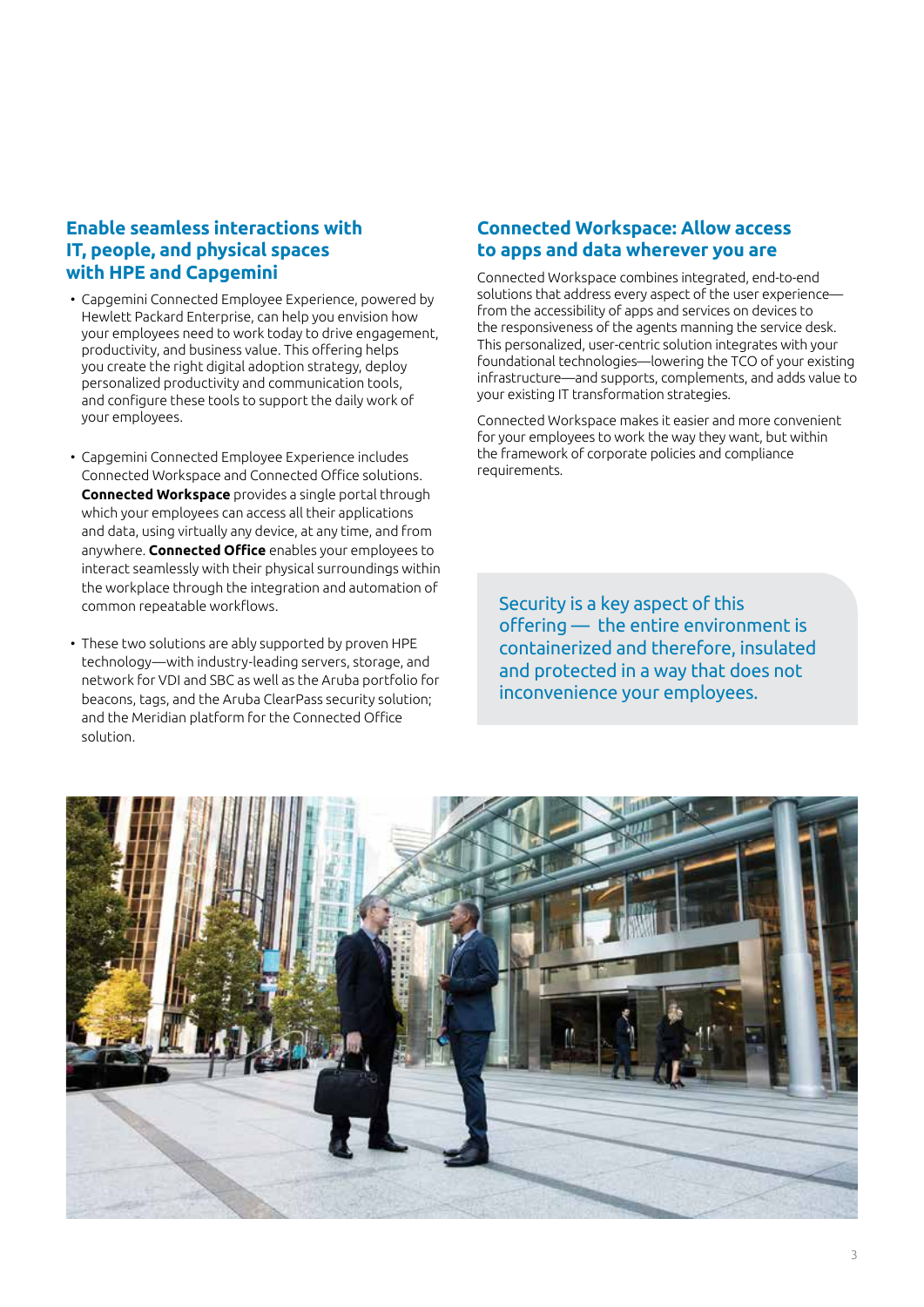What's more, even your IT benefits from this solution. When you deploy Connected Workspace for your organization,

you make life easier for your IT because this solution simplifies the environment that IT must control and maintain. For example, Connected Workspace provides a single administration portal for users to request new applications; automates and accelerates the process of onboarding new employees and granting their access rights; supports Enterprise Mobility Management on any mobile device; and allows for a much better use of desktop real estate, enabling IT to cut both desktop and support costs.

**CONTRACTORS** 

In addition, being a predefined platform, Connected Workspace greatly expedites deployment and time to value. Offered as a managed service with flexible subscription-based pricing model and modular architecture, this solution reduces CAPEX at setup and eliminates unnecessary OPEX.

The deployment of Connected Workspace and the additional flexibility it delivers, drives significant potential benefits for your business outside the traditional IT-related costs. You benefit from:

**Better user experience:** A consistent, intuitive user experience and consistently high user satisfaction across departments, lines of business, remote branches, and even merged or acquired business entities

**Higher productivity:** Employees can work better—focusing more on core work and less on swapping devices, reporting incidents, or waiting for a resolution

**More flexibility and agility:** The self-serve portal, browserbased applications, SaaS, and streaming technologies, all accelerate service provisioning while also minimizing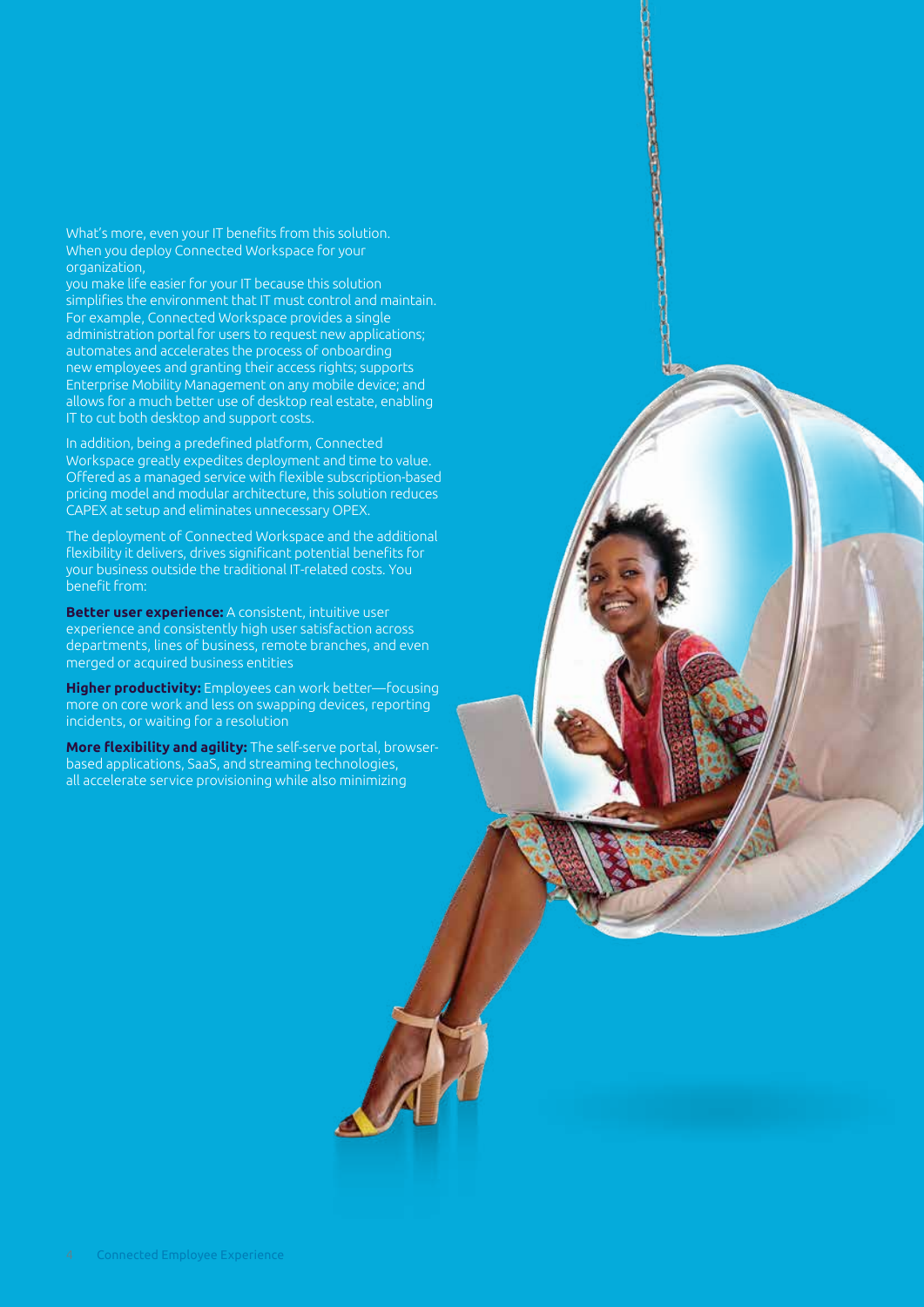

**Added reliability:** Secure by design with enterprise-grade security—containerized corporate applications and data enable segregation of the user's corporate IT from their personal IT, offering more control to IT without impacting the user's experience

**Enhanced time to value:** Preconfigured platform and standardized deployment services allow most deployments to complete within the first few months

**Modular architecture:** Fully documented, standard interfaces, which allow the replacement of component parts to tailor the solution to your needs

**Greater ability to attract top talent:** Significant recruiting advantage for the technology-savvy Gen-Y employees with preferred devices and providing access to consumer-style productivity tools

**More innovation:** Centralization and virtualization of services make it easier to deploy new services, offering shortened time to value for innovative new services and simplified development

**Cost reduction:** Built on standards-based architecture that facilitates integration with existing IT assets and simplifies the environment that IT has to manage, reducing OPEX; flexibility to access the workspace from personal devices reduces CAPEX

**Enhanced reputation:** Improving user experience and aligning more closely with business priorities help improve the reputation of IT—among users and business leaders

#### **Connected Office: Onboard smart offices tailored to your employee needs**

Your challenge to improve employee experience, enable seamless collaboration, engage your employees, support your mobility initiative, and optimize the office space, has a new solution. It's called the Connected Office by Capgemini and is powered by several components of the HPE Aruba portfolio.

Connected Office capabilities include smart conference rooms with VC integration across infrastructure, devices, and networks; and devices that can recognize attendees, start Skype conference calls based on people presence, adjust lighting, report room utilization, facilitate easy access to multimedia equipment, share meeting recordings, and allow easy booking and cancellation of meeting rooms.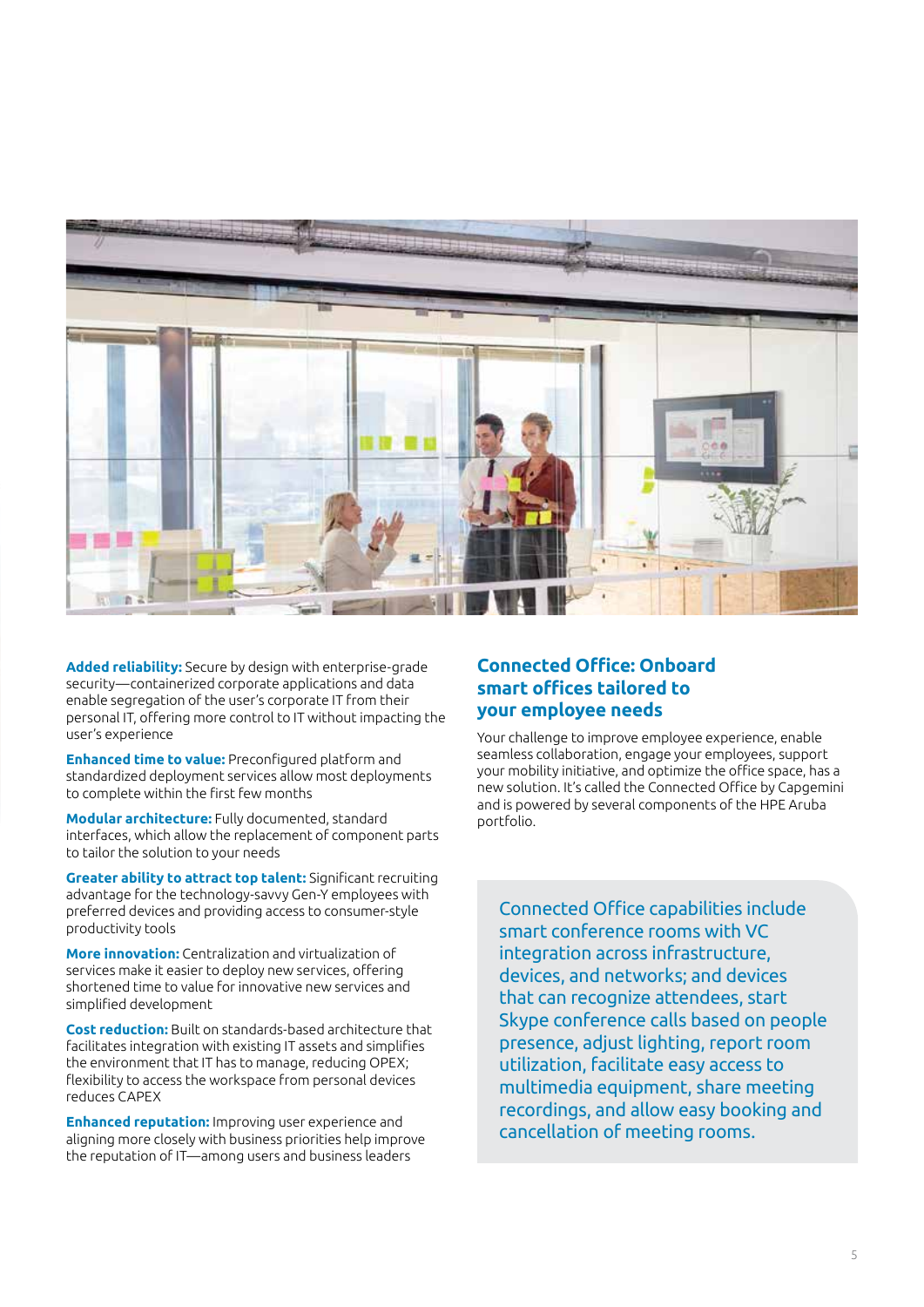# **Connected Office**smart conference room

# **Digital conferencing**

- Smart hardware and room integration
- ▶ Conference workflow automation





## **Smart facility**

- Hot desk booking
- $\blacktriangleright$  Space utilization and analytics
- Colleague finder, wayfinding and asset tracking

**AAAAAAAAA** 

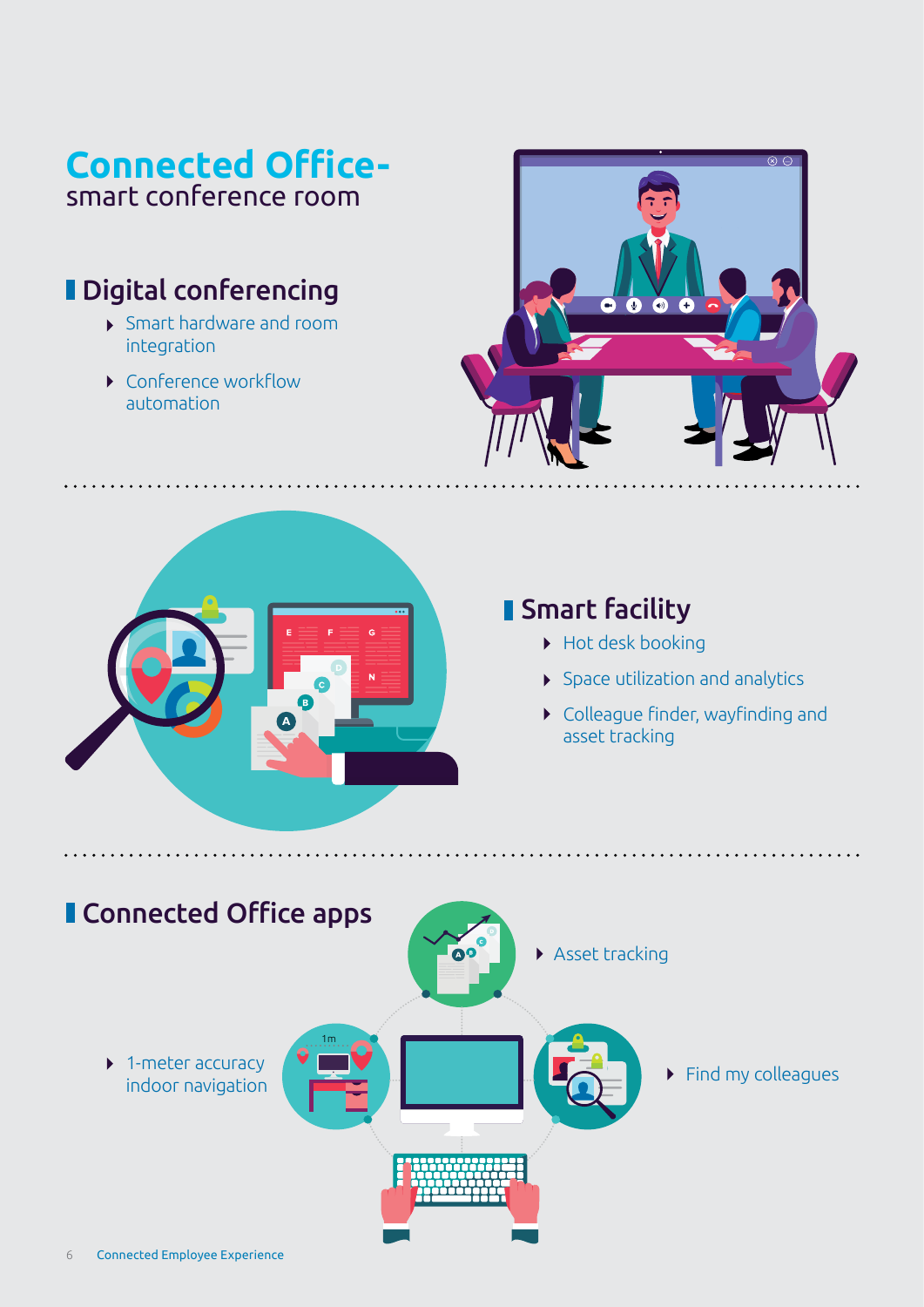This solution also includes the **smart facility components**  that allow you to manage utilization and capacity of your office space. With Connected Office, your employees can easily check availability of hot desks and meeting rooms at any time and in any office location. Your employees are automatically checked-in when they arrive at office or their desks. And thanks to real-time seat maps, they can locate colleagues present in the office.

Alongside this, the responsive design of the **Connected Office app** integrates and facilitates access to the above features.



### Connected Office-beacons and asset tags



- Accurate real-time occupancy
- Instant auto check-in and check  $\blacktriangleright$ out
- 
- ▶ 1-meter accuracy indoor navigation
- $\blacktriangleright$  Find my friends and asset track enablement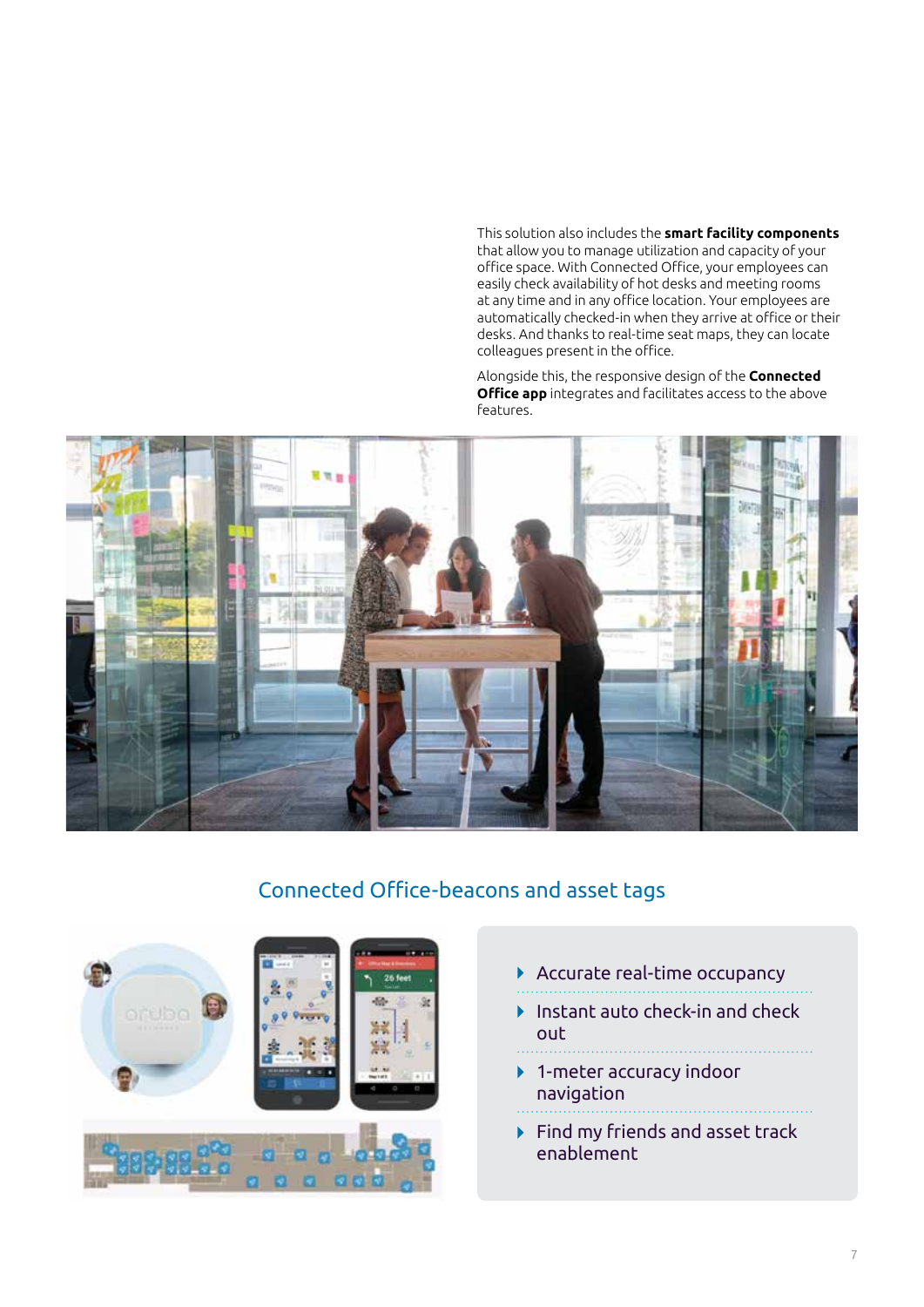# **10 real-life benefits** of implementing a Connected Office



Enhance brand and customer experience

Reduce carbon footprint by adjusting the office lights or air conditioning

Reduce effort on setting up an audiovisual session and troubleshoot technical issues

On an average, mobility yields a 50% increase in utilization for a given location—one desk or seat for every 1.5 full-time equivalents (FTEs)5 helping avoid the capital costs of building additional real estate to accommodate business expansion

Reduce costs by optimizing office space



Transform workspaces to help attract and retain talent and build loyalty to the company and coworkers

Reduce barriers between meeting with colleagues in different locations or offices

Reduce effort required to find a space or share desk at the office—increasing productivity and utilization

Reduce environmental impact through lower energy consumption and emissions due to a smaller physical footprint

Smart facility sensors and components gather data that provides the management an insight into the demand and building capacity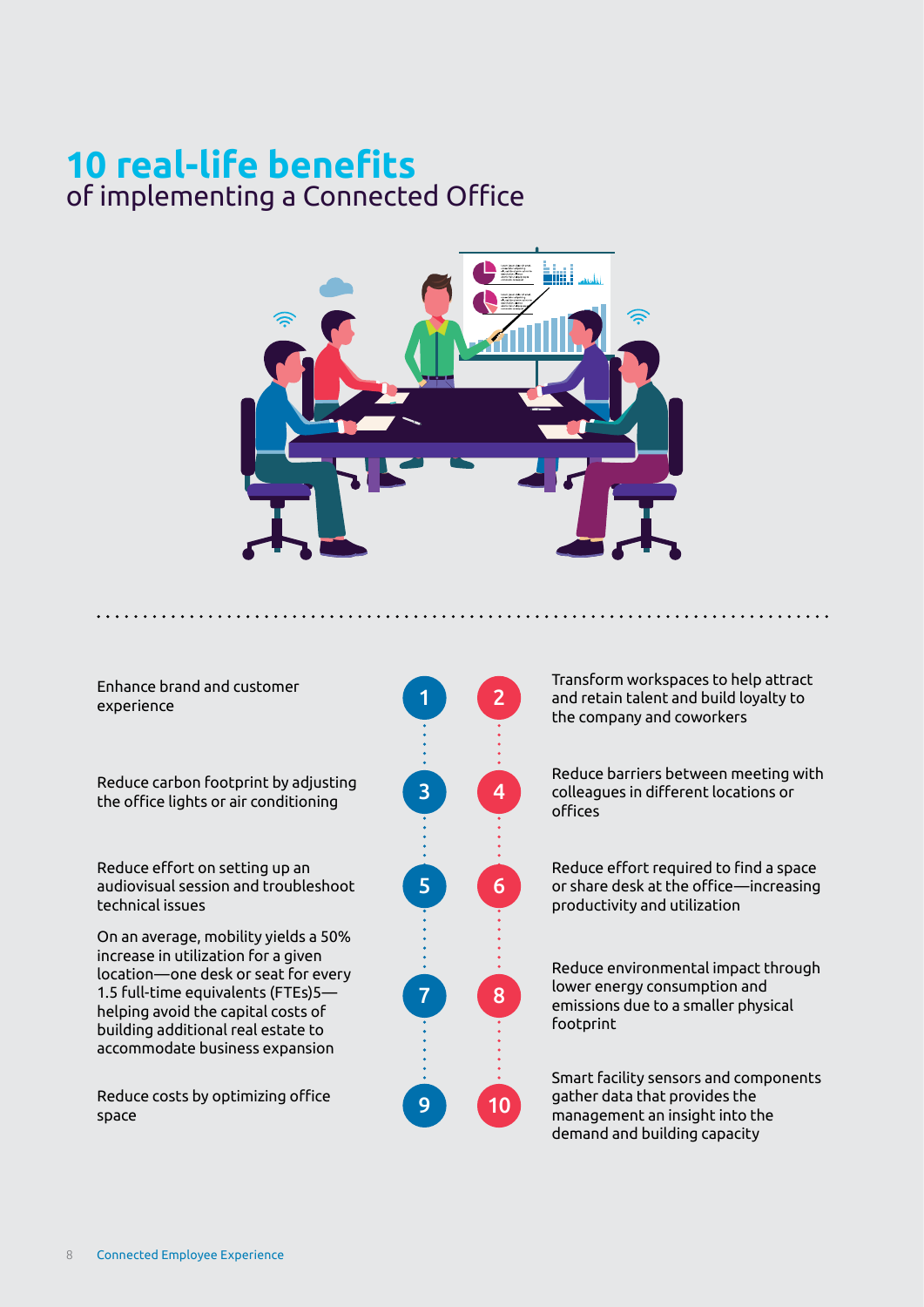### **HPE and Capgemini: An association that facilitates your transition to Digital**

With over 29 years of partnership, more than 300 customers in common, and over 4500 resources trained in joint capabilities, Hewlett Packard Enterprise and Capgemini are committed to delivering costeffective solutions in a simplified environment, helping you accelerate results through increased efficiency and competitiveness. This unique collaborative process combines Capgemini's deep industry knowledge and application expertise with the HPE innovative technology, software, and complementary services. In addition, our emphasis on customer satisfaction and proximity drives us to deliver deeper insights and tangible business outcomes.

### **Tap into potential, tap into unlimited growth**

No matter how you slice it, the case for Connected Employee experience as a tool to drive employee empowerment and attract top talent is very powerful. Chances are, because the potential business value is so compelling, you'll deploy it sooner than expected. HPE and Capgemini can help you optimize the hundreds of touch points between the employee and organization, fostering collaboration, and ultimately driving better business results.